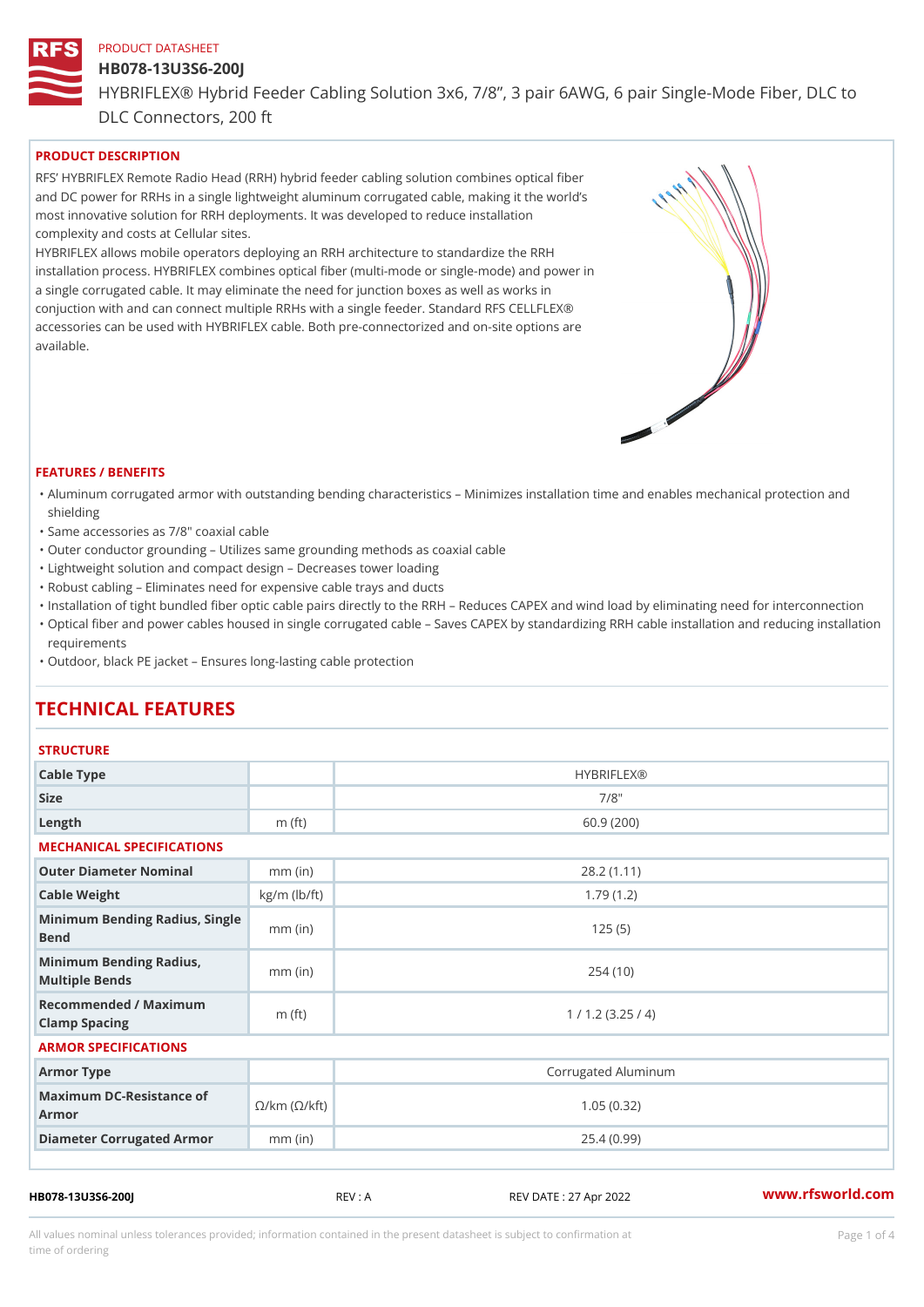# HB078-13U3S6-200J

HYBRIFLEX® Hybrid Feeder Cabling Solution 3x6, 7/8, 3 pair 6AWG, 6 DLC Connectors, 200 ft

| CABLE JACKET                                                                                                                   |                             |                                                      |
|--------------------------------------------------------------------------------------------------------------------------------|-----------------------------|------------------------------------------------------|
| UV-Protection Individual and<br>External Jacket                                                                                |                             | Yes                                                  |
| Jacket Material                                                                                                                |                             | Outdoor, Polyethylene, Black                         |
| DC POWER CABLE SPECIFICATIONS                                                                                                  |                             |                                                      |
| Number of DC Pairs                                                                                                             |                             | 3                                                    |
| Maximum DC-Resistance $\bigotimes_{k=1}^{\infty} K$ $\bigotimes_{k=1}^{\infty}$ ( $\bigotimes_{k=1}^{\infty}$ kft)<br>$C$ able |                             | 1.4(0.42)                                            |
| Cross Section of Power Chamble (AWG)                                                                                           |                             | 13.3(6)                                              |
| DC Wire Jacket Material                                                                                                        |                             | PVC/Nylon                                            |
| DC Cable Single Bending Rhandi(uish)                                                                                           |                             | 83 (3.3)                                             |
| DC Cable Diameter                                                                                                              | $mm$ (in)                   | 6.45(0.25)                                           |
| DC Standards (Meets or Exceeds)                                                                                                |                             | For use in Type MC per UL 1569, PVC Nylon, RoHS/REAC |
| Break-out Length (Top)                                                                                                         | $mm$ (in)                   | 609 (24)                                             |
| Break-out Length (Bottcm)mm (in)                                                                                               |                             | 1016(40)                                             |
| <b>F/O CABLE SPECIFICATIONS</b>                                                                                                |                             |                                                      |
| F/O Cable Type                                                                                                                 |                             | G657-A1 Single Mode, Bend Tolerant                   |
| Number of F/O Pairs                                                                                                            |                             | 6                                                    |
| Core/Clad                                                                                                                      | $\mu$ m                     | 9/125                                                |
| Secondary Protection Nomimal(in)                                                                                               |                             | 900(0.035)                                           |
| Single Bending Radius                                                                                                          | $mm$ (in)                   | 83 (3.3)                                             |
| F/O Standards (Meets or<br>Exceeds)                                                                                            |                             | UL Listed Type OFNR (UL1666), RoHS Compliant         |
| Optical Loss                                                                                                                   | dB/Km                       | $0.5 \t@ 1310 nm$<br>$0.5 \t@ 1550 nm$               |
| Fiber Termination End                                                                                                          |                             | DLC connector                                        |
| Fiber Termination End 2                                                                                                        |                             | DLC connector                                        |
| FO Break-out Length (Top)mm (in)                                                                                               |                             | 889 (35)                                             |
| FO Break-out Length (Bottomm) (in)                                                                                             |                             | 1016(40)                                             |
| TESTING AND ENVIRONMENTAL                                                                                                      |                             |                                                      |
| Storage Temperature                                                                                                            | $^{\circ}$ C ( $^{\circ}$ F | $-40$ to $70$ ( $-40$ to $158$ )                     |
| Operation Temperature                                                                                                          | $^{\circ}$ C ( $^{\circ}$ F | $-40$ to 65 ( $-40$ to 149)                          |
| Installation Temperature                                                                                                       | $^{\circ}$ C ( $^{\circ}$ F | $-20$ to 65 ( $-4$ to 149)                           |
|                                                                                                                                |                             |                                                      |

HB078-13U3S6-200J REV : A REV DATE : 27 Apr 2022 [www.](https://www.rfsworld.com)rfsworld.com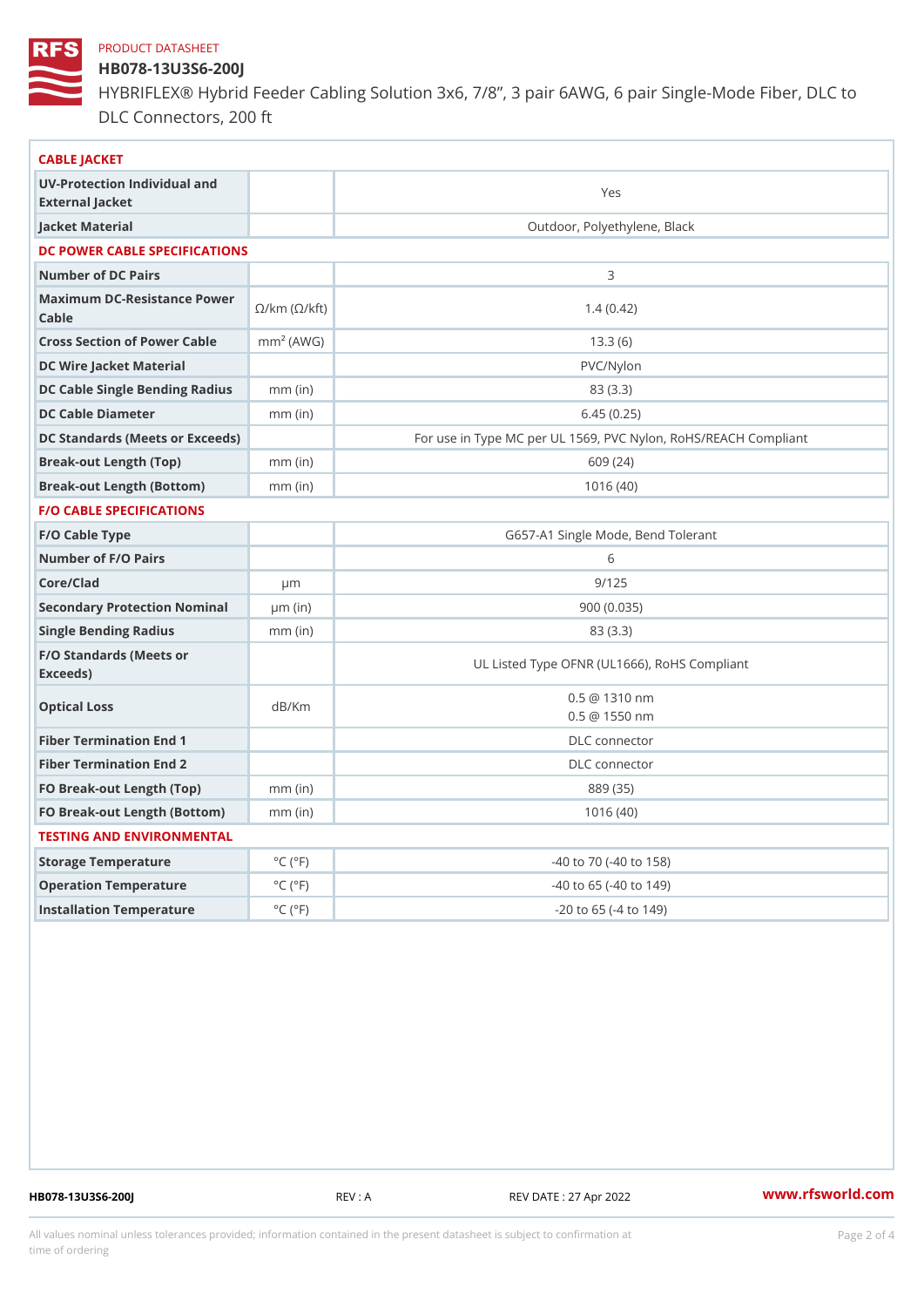### HB078-13U3S6-200J

HYBRIFLEX® Hybrid Feeder Cabling Solution 3x6, 7/8, 3 pair 6AWG, 6 DLC Connectors, 200 ft

### EXTERNAL DOCUMENT LINKS

Installation Guidelwinessad On-line Factory Te[s](https://www.rfsworld.com/pictures/userfiles/programs/AAST Latest Version.zip)/teRvesults:

# NOTES

Nominal length equals length of trunk not including t breakouts; breakout lengths add additionally to the t length tip to tip.

HB078-13U3S6-200J REV : A REV DATE : 27 Apr 2022 [www.](https://www.rfsworld.com)rfsworld.com

All values nominal unless tolerances provided; information contained in the present datasheet is subject to Pcapgeling that i time of ordering